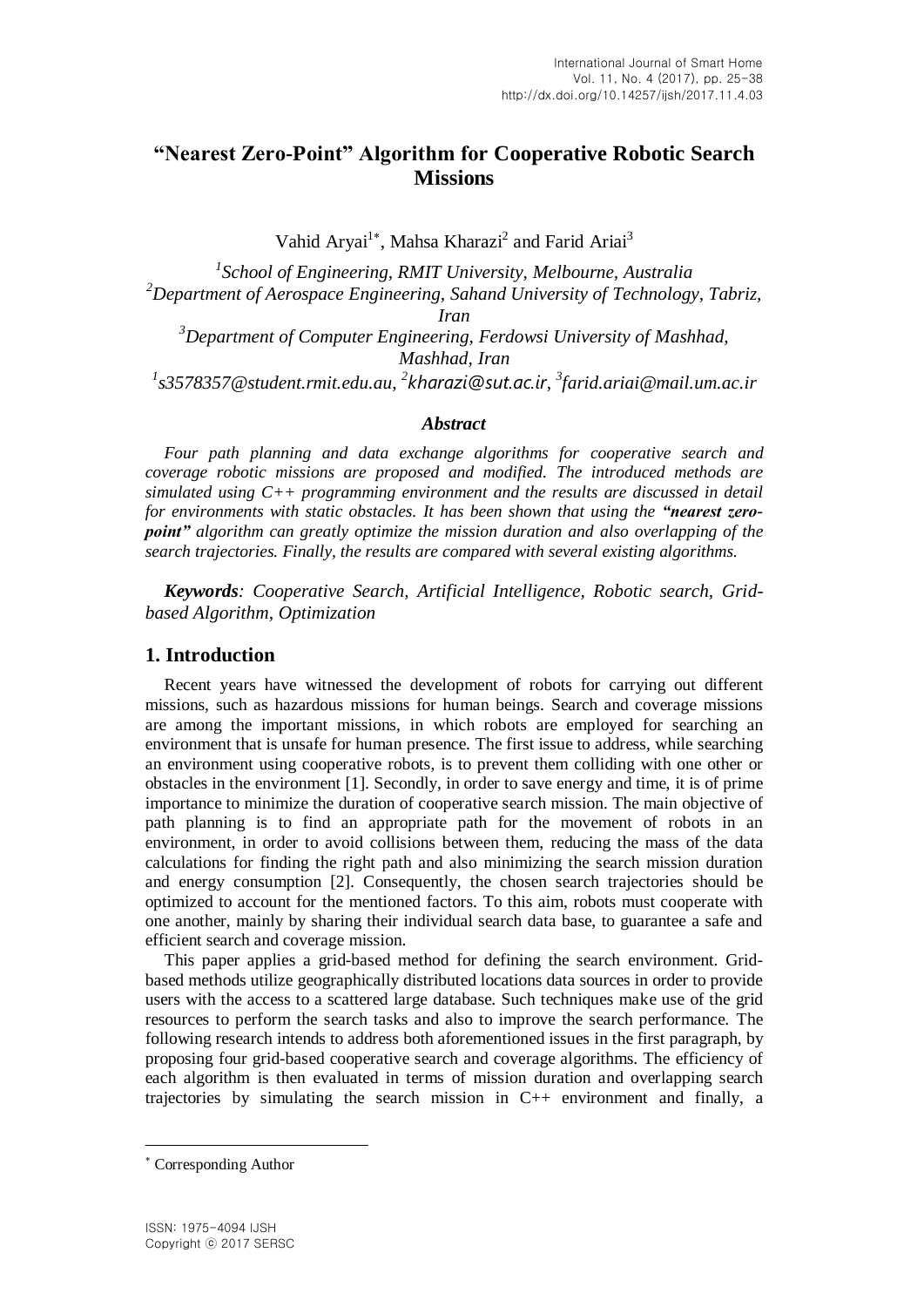comparison between the studied algorithms and several existing search algorithms is provided.

The next section introduces the related search and path planning algorithms and their demerits. After that, the problem statement is mentioned in order to identify the gap in current literature following by the intended contribution of the presented research to the field of knowledge. Finally, the efficiency of the proposed algorithms is measured and results are discussed.

# **2. Related Works**

Overall, the problem of cooperative path planning can be divided into four subproblems; expression of the search environment, path calculation, path execution and also communication between the agents. Most of path planning algorithms available in the literature are based upon the theory of visibility graphs [3], Voronoi diagram [4], gridbased [5] and artificial intelligence-based [6] methods each having its own advantages and shortcomings. For instance, Voronoi diagrams methods are one-dimensional in nature that may lead to an inaccurate representation of the search environment which eventually degrades the path planning efficiency [7]. On the other hand, artificial intelligent-based methods, *i.e*. genetic algorithm methods, are proven to be suitable mostly for handling small-scale problems because of their huge computational burden [8].

Among the introduced methods previously, grid-based methods are of interest to this research, since such methods are easy to set-up, as well as fast and reliable in comparison with the other mentioned techniques. Koceski and Panov applied the method successfully to a gridded environment consisted of obstacle occupied and empty cells [9]. To find the optimum path Dijkstra algorithm has been used; however, the method has its own disadvantages. In this algorithm the processing of the data of individual cells of the environment takes too long which in turn degrades the overall efficiency of the algorithm. To overcome this problem, a quadtree method has been deployed in [12]. A different approach to Dijkstra algorithm, known as A\* algorithm, has been used in parallel with the Dijkstra by Zhang and Zhao [10]. Although, the process flow of the algorithm is complex, so that efficient application of  $A^*$  algorithm requires deep knowledge of mathematics. The combination of hormone-inspired path planning methods, a kind of grid cell marking *i.e*. by numerical value *etc.*, and the gird based methods can provide an optimum search algorithm [11]. The marking of map cells enable the robots for updating a section of the map that may contain different sorts of information and data, such as compulsory operations, hazard warnings and also number of times each robot searches that particular area. The overall efficiency of this method becomes better as the number of searching robots increases; however, the increase in number of searching agents raise the computation burden for path planning.

Generally speaking, the current literature still demands comprehensive researches for considering majority of the parameters involved in a real search mission altogether. This paper presents a novel research, since it covers issues such as search duration minimization, search trajectory overlapping minimization, efficient data transferring among agents, alongside implementation of a real-time search mission simulation of a static environment in C++ environment. Consequently, the proposed research provides solution for all of four sub-problems mentioned earlier in this section.

### **3. Problem Statement**

Before implementing a robotic search mission, it is important to simulate the whole mission using computers. As a consequence, general shortcomings of a search scheme are identified and probable failures like damages to robots due to collision can be prevented. It is however, important to note the limitations of a robotic search mission simulation,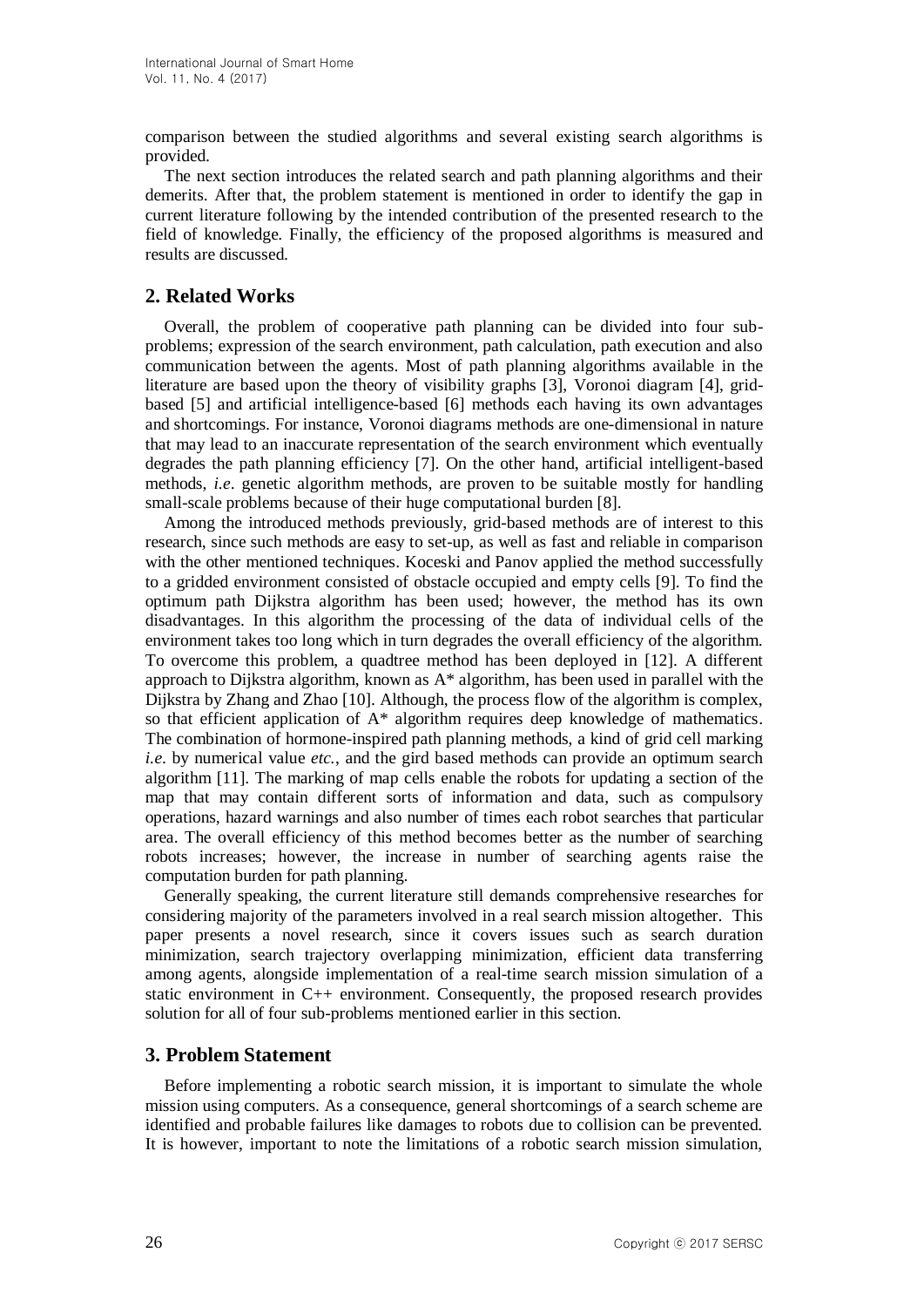which hinder the realistic evaluation of the mission. An efficient robotic search simulation must consider the real search scenarios such as presence of obstacles in search environment, limitations in communication range of search agents in cooperative search missions, energy consumption management, *etc.*

The following research intends to provide a realistic cooperative search simulation algorithm called "digital environment marking", by addressing most of aforementioned limitations. In this research search environment is represented by grid of identical digitally marked cells, each contains number of times the cell was being searched. Robots can move between adjacent cells including diagonally placed cells; while, they have limited information about the other agents surveying the area. During the search mission, information can be exchanged if robots are close enough to each other. Four search algorithms based on digital environment marking concept are proposed. Finally, the goal is that each cell is visited at least once by any of the robots as soon as possible. The novelty of the presented research can be concluded in the following lines:

- 1. In the proposed method, the obstacles can be defined accurately, whereas the polygon division of the environment method [13] lacks such a characteristic. This helps in producing a realistic simulation of the mission.
- 2. Since the number of times a cell in the environment is searched is specified, the robots can easily detect the cells those have been searched less. This approach eventually reduces the overlapping of the search trajectories and also mission duration.
- 3. In the introduced methods, each robot saves and processes the recorded search data (cells' information) independently and updates its own data-base only when it approaches other robots; therefore, in case of the malfunctioning of one or more robots, the rest of the properly functioning robots can carry out the search mission to the end without any limitation. This kind of encounter with possible accidents has not been dealt with in the other similar methods such as the methods based on the centralized learning methods [15].
- 4. The algorithms do not require the robots to be in touch with each other all the time, or even with the central operator. Therefore, the optimum use of the communicational receivers and transmitters can greatly improve the energy consumption. Lack of a central operator, or in other word, this autonomously functioning method minimizes the human intervention.
- 5. Using an innovative data exchange technique, called "nearest-zero" algorithm, greatly improves the cooperation efficiency between robots which results in an optimized computation burden of the algorithm and also a short search mission.

The following section explains the general methodology of the research. Four gridbased cooperative search algorithms are then introduced and comparison is made between them in terms of search trajectory overlapping and also mission duration time-step.

### **4. Research Method**

This section contains explanations on representing the search environment, introducing the structure of the algorithms, path planning of search agents, and the way they interact and cooperate with each other. The whole search mission has been simulated using  $C_{++}$ programming environment and artificial intelligence programming techniques, which includes simulation of the robots' path planning, the environment, the sensors' range, and the way robots cooperate. In this research, it has been assumed that:

- 1. The obstacles in the environment are all static.
- 2. Obstacles have been considered as a collection of square cells. If the obstacle size is smaller the cell size, then the whole cell is considered as an obstacle.
- 3. The search trajectory of each robot consists of segments.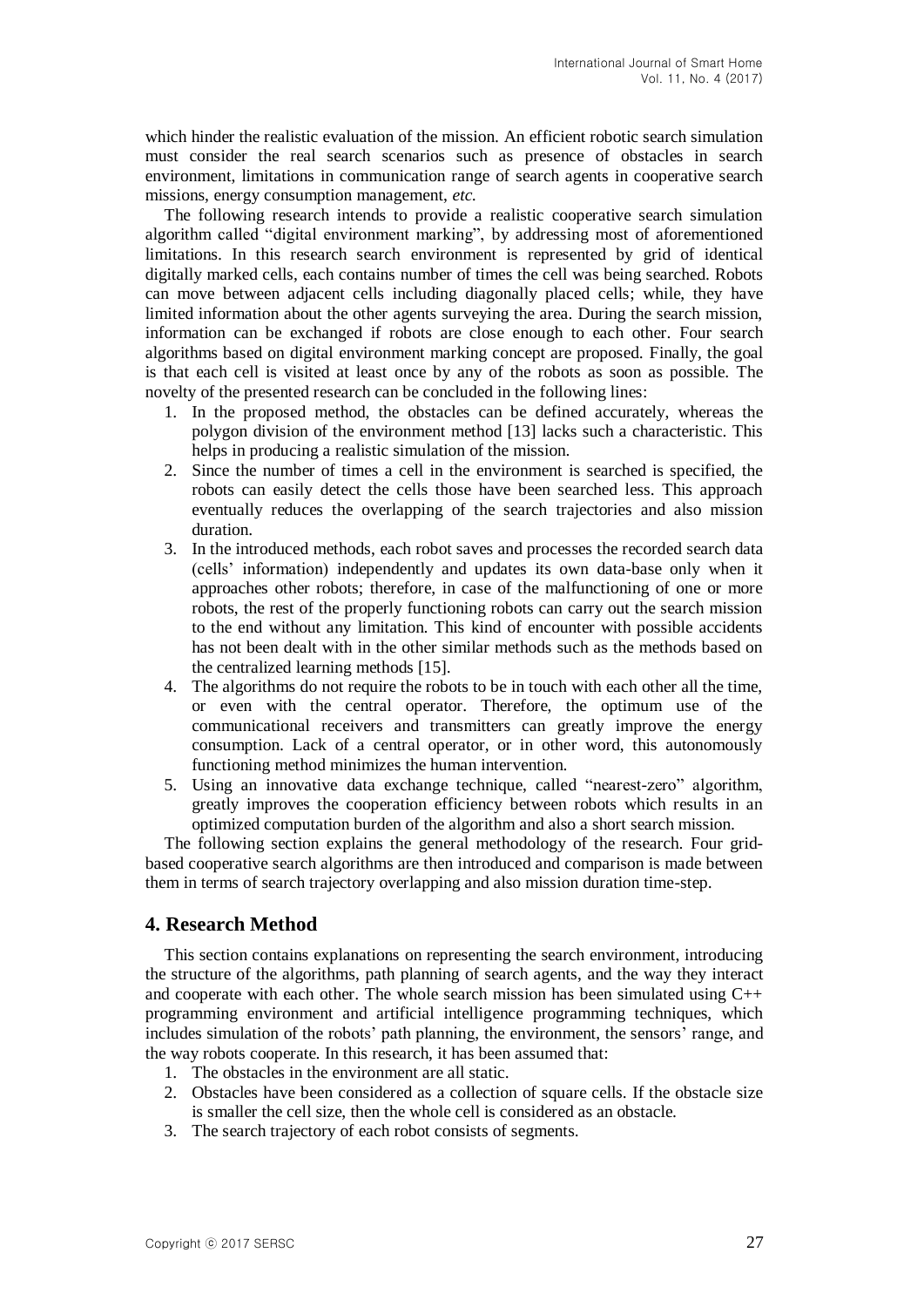- 4. The communication range of the robots is limited. Each robot informs the other robots of its decisions only when it is in the communicational range of them.
- 5. The decision making and obstacle sensing delay time has been ignored; therefore it does not affect the calculation time of a path.

### **5. Algorithm Design**

When addressing for mathematical modeling of the obstacles, before starting the simulation, it suffices to assign a high value to the cells with obstacles (Namely 999 or 9999, *etc.*) and "0" to the cells without obstacles in the numerical field map of the environment. After the simulation starts, each time that a cell is being searched by robots, its value increases by one unit. Therefore, the numerical value of a cell at a given iteration indicates the number of times that the cell has been searched until that iteration.

In general, dividing the environment into cells and the necessity of cooperation between the agents requires that each agent to deal with 9 cells simultaneously. The algorithm starts with the robots situated at their initial positions. As the search mission starts, each robot searches its 8 neighboring cells and then moves to cell with minimum value (Figure 1).

| $\ast$ | $\ast$ | $\ast$ |  |
|--------|--------|--------|--|
| $\ast$ |        | ∗      |  |
| $\ast$ | $\ast$ | *      |  |
|        |        |        |  |

**Figure 1. Eight Different Choices (Cells Indicated by "\*") for the Movement of the Robot A**

If the minimum values of several neighboring cells are the same, algorithm chooses one of them at random. As the robots come approach each other so that their position becomes within the sensing range of the other robots, they exchange their recorded search data and update their own maps of the environment so that they all become identical. As it will be seen later, the way a robot combines its own data with those that it receives from the others significantly affects the performance of the algorithm.

The search algorithm continues until all the cells have been searched and finally when each robot searches the last "0" value cell, the mission terminates and the number of search iterations (search duration) and the final map including final the numerical values of the cells are sent to the printer as the output. The pseudo-code of the digital marking method is as follows:

| 1:  | voidsearchMap{                                                        |
|-----|-----------------------------------------------------------------------|
| 2:  | Let time to $0$                                                       |
| 3:  | for all robots $do\$                                                  |
| 4:  | if all the cells have been searched                                   |
| 5:  | <b>return</b> number of iterations                                    |
| 6:  | Let Around [8] to the value of the eight neighboring cells of         |
| 7:  | thisRobot                                                             |
| 8:  | <b>Let</b> Minimums <sup>[]</sup> to the minimums of the Around array |
| 9:  | Target $=$ choosing a random block in the Minimum's array             |
| 10: | move the robot position to Target                                     |
| 11: | value(robot.position) = value(robot.position) + 1                     |
| 12: | for i from 0 to the number of robots                                  |
| 13: | <b>if</b> this Robot and robot <sup>[1]</sup> are close to each other |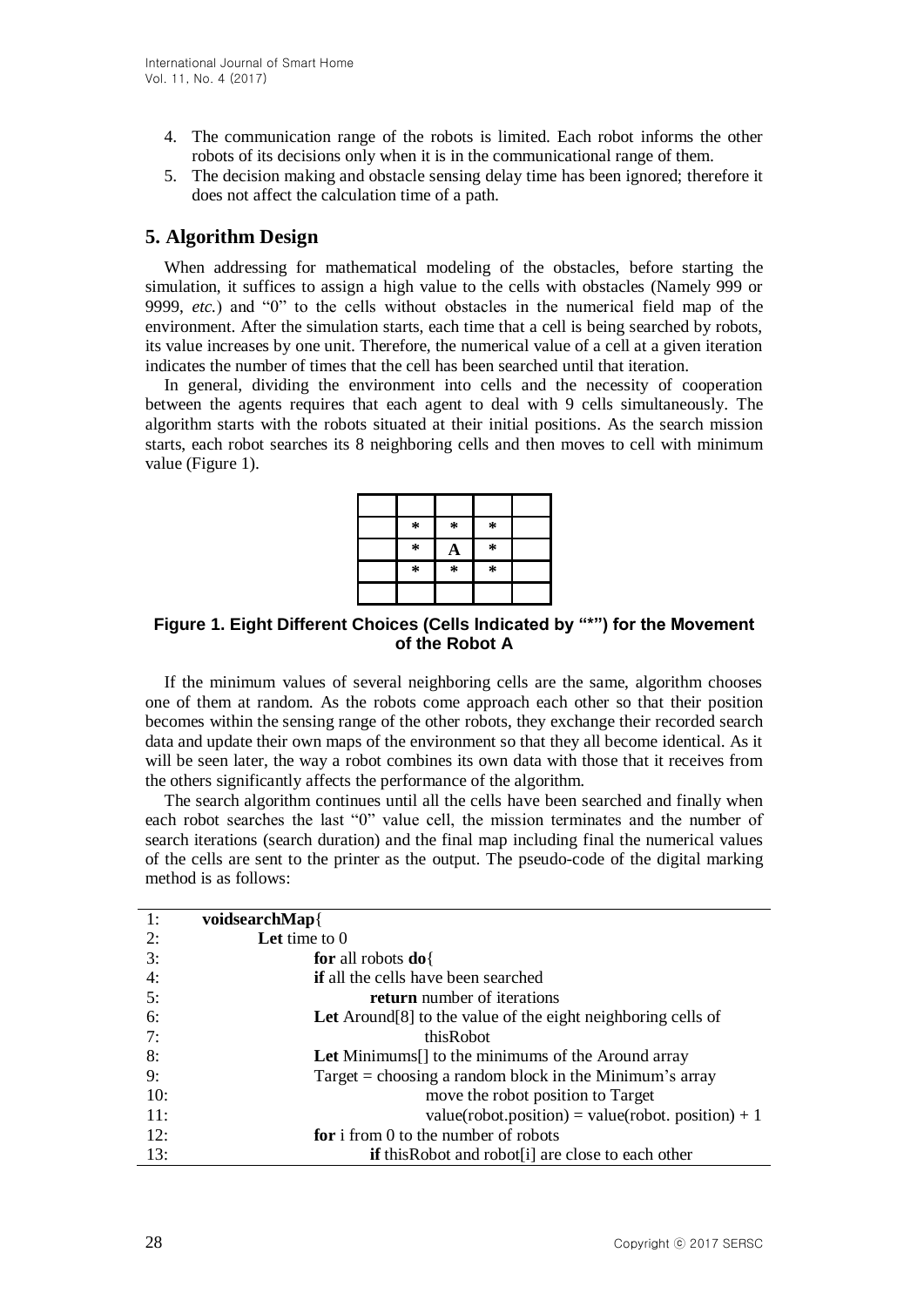| 14: | changeData(thisRoot, robot[i]) |
|-----|--------------------------------|
| 15: | $time = time + 1$              |
| 16: |                                |
| 17: |                                |

#### **5.1. Z Data Exchange Algorithm**

A similar approach to the digital marking method called "Z data exchange" algorithm is introduced in this section. The difference between the algorithm and the digital marking method is in the way robots update their maps when they exchange their recorded search data-base. For the sake of clarity, suppose that the agent A and B, without getting close to one another, search certain parts of the map within different time intervals (Figure 2a and b). According to the criteria of the Z data exchange method, when the agents A and B approach each other, their maps will look like as the one in Figure 2c, where the numerical value of each cell indicates the total number of times the robots have searched it. The pseudo-code for the Z data exchange method reads as follows:



**Figure 2. (a) and (b) are the Way that Robot A and B Search the Shown Part of the Map. (c) The Same Map after the Robots Met**

(a)  $(b)$  (c)

#### **5.2. Z\* Data Exchange Algorithm**

The second data exchange algorithm, called the " $Z^*$  data exchange", follows the same procedure as the previous algorithm; however, the only difference between them is that when the robots meet and compare their maps with each other, the maximum value of each cell is recorded on the final map (Figure 3). Therefore, in this method the numerical value of the cells at a given iteration of the mission is not the number of times that the cells have been searched anymore. As we shall see later on, this method is more efficient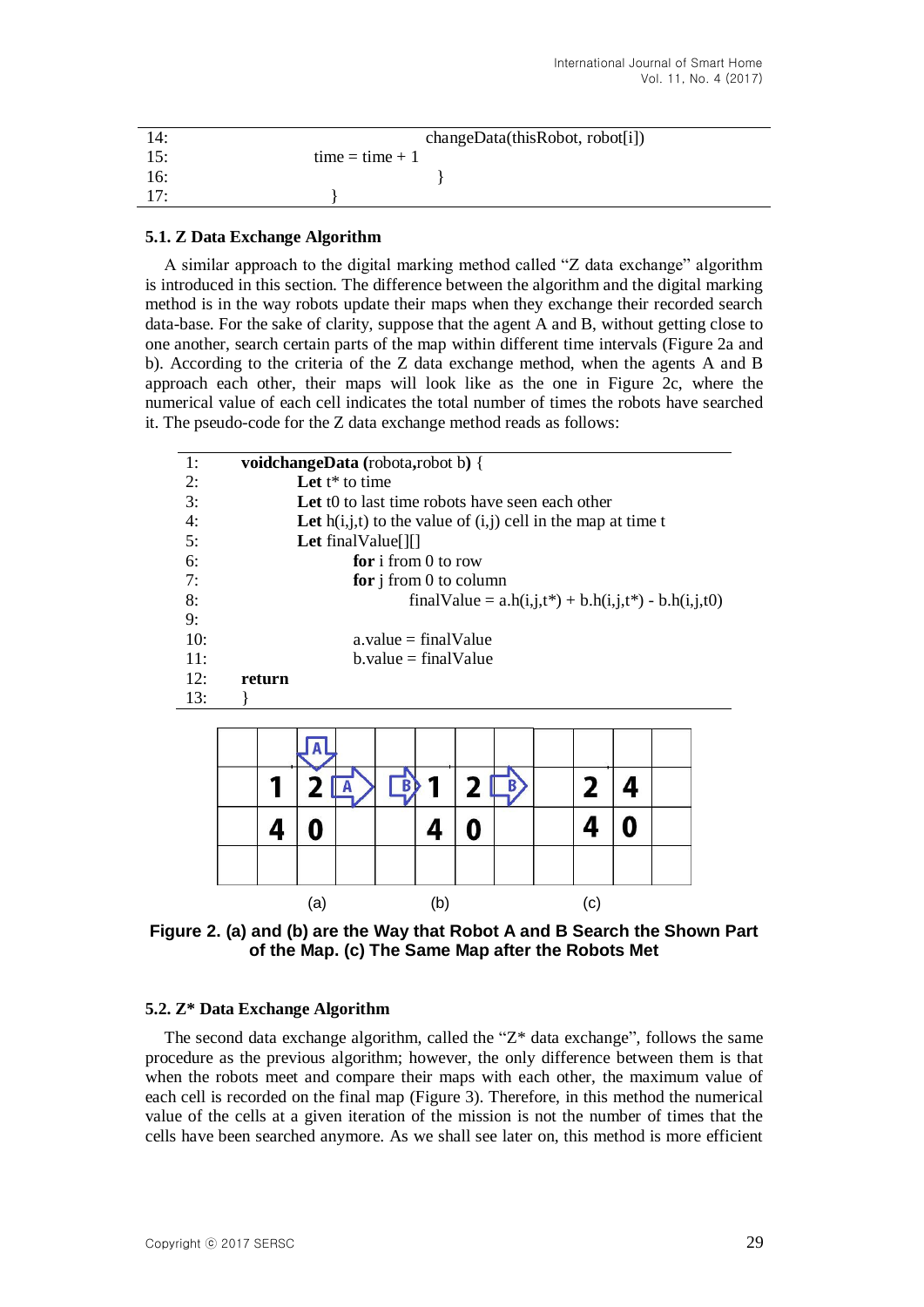than the previous one. The pseudo-code for the  $Z^*$  data exchange method reads as follows:

| 1: | <b>voidchangeData</b> (robota,robot b){                      |
|----|--------------------------------------------------------------|
| 2: | <b>Let</b> final Value $\begin{bmatrix} 1 \end{bmatrix} = 0$ |
| 3: | for i from $0$ to row                                        |
| 4: | for $j$ from 0 to column                                     |
| 5: | finalValue[i][j] = maximum of a.value(i,j) and               |
| 6: | b.value(i, j)                                                |
| 7: | $a$ , value = final value                                    |
| 8: | $b$ . value = final Value                                    |
| 9: | return                                                       |
|    |                                                              |
|    |                                                              |



**Figure 3. (a) and (b) are the Way that Robot A and B Search the Shown Part of the Map. (c) The Same Map after the Robots Met**

#### **5.3. Double-Layer Search Algorithm**

The two previously mentioned algorithms were intended to alter the data exchange criteria of digital marking method. Additionally, the following two algorithms are expected to change the path planning algorithm of the digital marking method. In the first algorithm called "double-layer search", each robot not only searches its nearest 8 neighboring cells but it also searches its 16 second nearest neighbors. Therefore, when the minimum numerical values of more than one of first nearest 8 cells are equal, then the robots' next destination cell is not chosen at random. In this case, for each cell the numerical values of its 3 nearest neighbors are also taken into account and minimum of the sum of numerical values of these 3 neighboring cells is chosen as the destination for the robot. For example, in Figure 4, if the numerical values of the cells  $0^*$  and  $5^*$  are equal and also minimum among 8 first neighboring cells of robot A, then the robot A calculates both the sum of the numerical values of the cells 8, 9, and 10, and the sum of the numerical values of the cells 11, 12, and 13. Therefore, regard to which one of them is minimal, the robot moves either to cell 0 or cell 5.The pseudo-code for the double-layer search method is as follows: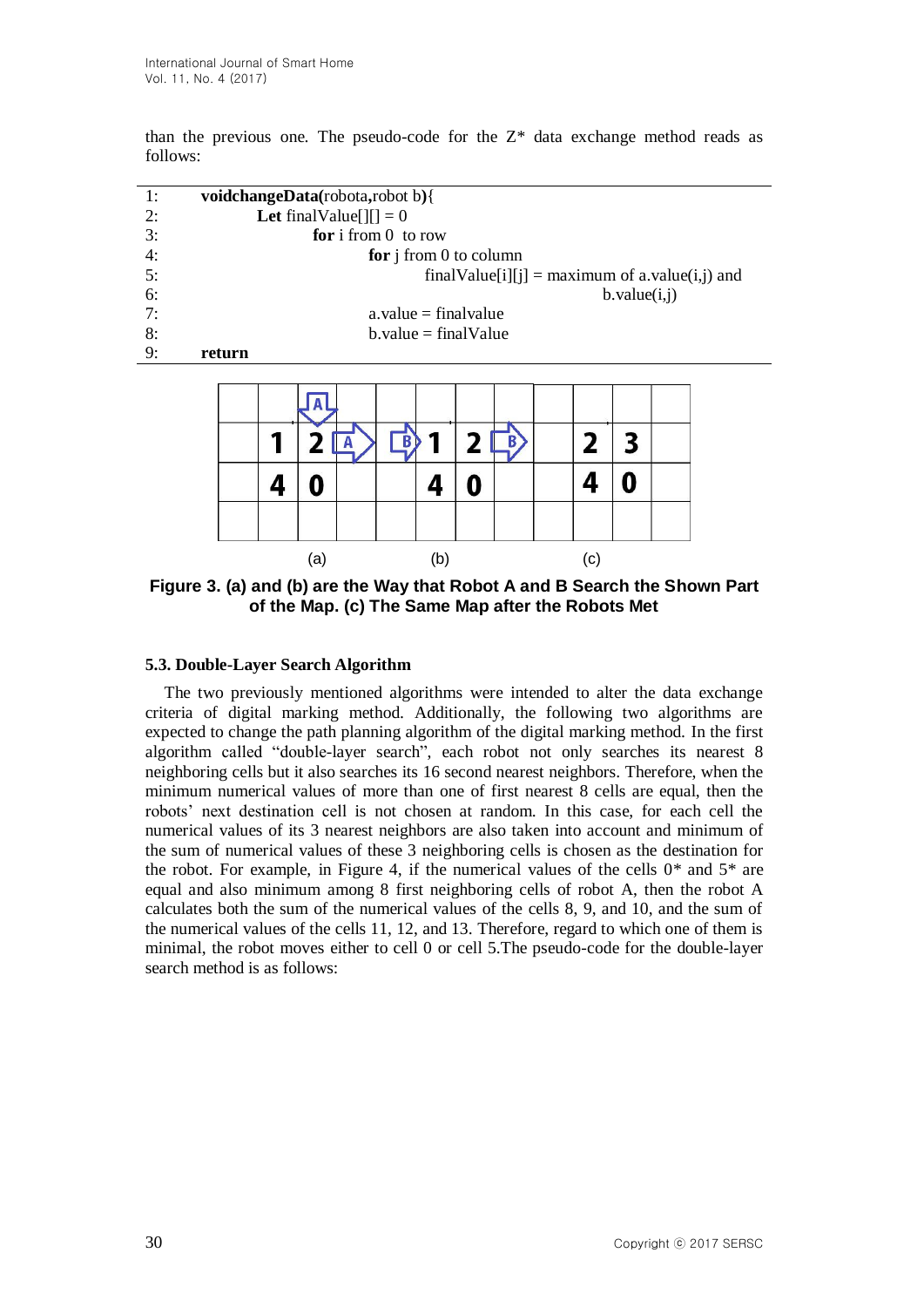```
1: voidsearchMap{
2: Let time to 0
3: for all robots do{
4: if all the cells in the map have been searched
5: return number of iterations
6: Let Around[8] to the value of the eight 
neighboring cells thisRobot that the neighboring cells thisRobot that the neighboring cells that the neighboring cells that the neighboring cells that the neighboring cells that the neighboring cells that the neighboring c
7: fori from 0 to 8
8: Around[i] = Around[i] +
aroundValus(Around[i].position)
9: Let Minimums[] to the minimums of the Around 
array
10: target = choosing a random block in the
Minimums array
11: move the robot position to target
12: value(robot.position) = value(robot.position) + 1
13: for i from 0 to number of robot
14: if this Robot and robot<sup>[i]</sup> are close
15: changeData(thisRobot, robot[i])
16: time = time + 117: }
18:}
```

| * |             |        |                   |  |
|---|-------------|--------|-------------------|--|
| × | ×           | *      | ×                 |  |
|   | ₹           |        | $\overline{\ast}$ |  |
|   | $\ast$<br>ń | ×      | $*$               |  |
|   | $\star$     | $\ast$ | $\ast$            |  |

### **Figure 4. Double-layer Search Using Robot a (Each Number with "\*" Identifies a Specific Cell and should not Confused with the Numerical Value of the Cell)**

#### **5.4. Nearest Zero-Point Search Algorithm**

A novel path planning method, called the "nearest zero-point" search algorithm is presented herein. In this algorithm, each robot, not only searches the numerical values of its neighboring cells, but also, if it necessitates, it searches every cells in the environment and moves through the direction to the nearest cell that has not yet been searched. In fact, each agent measures the distance of its 8 neighboring cells from the nearest cell yet to be searched and chooses a neighboring cell as the origin of its next move that has the least distance from the nearest cell with zero value. If on its way to this cell, the agent encounters other agents, they start exchanging their stored data and if it finds that one of these robots is going to search a cell that it had already intended to search, changes its path and moves towards the nearest cell that has not yet been searched. In case the next destination of the robot is occupied by obstacles, the neighboring cell with minimum value that is still in nearest distance to a zero cell will be selected. The pseudo-code for the "Nearest-Zero Point" Algorithm reads as follows: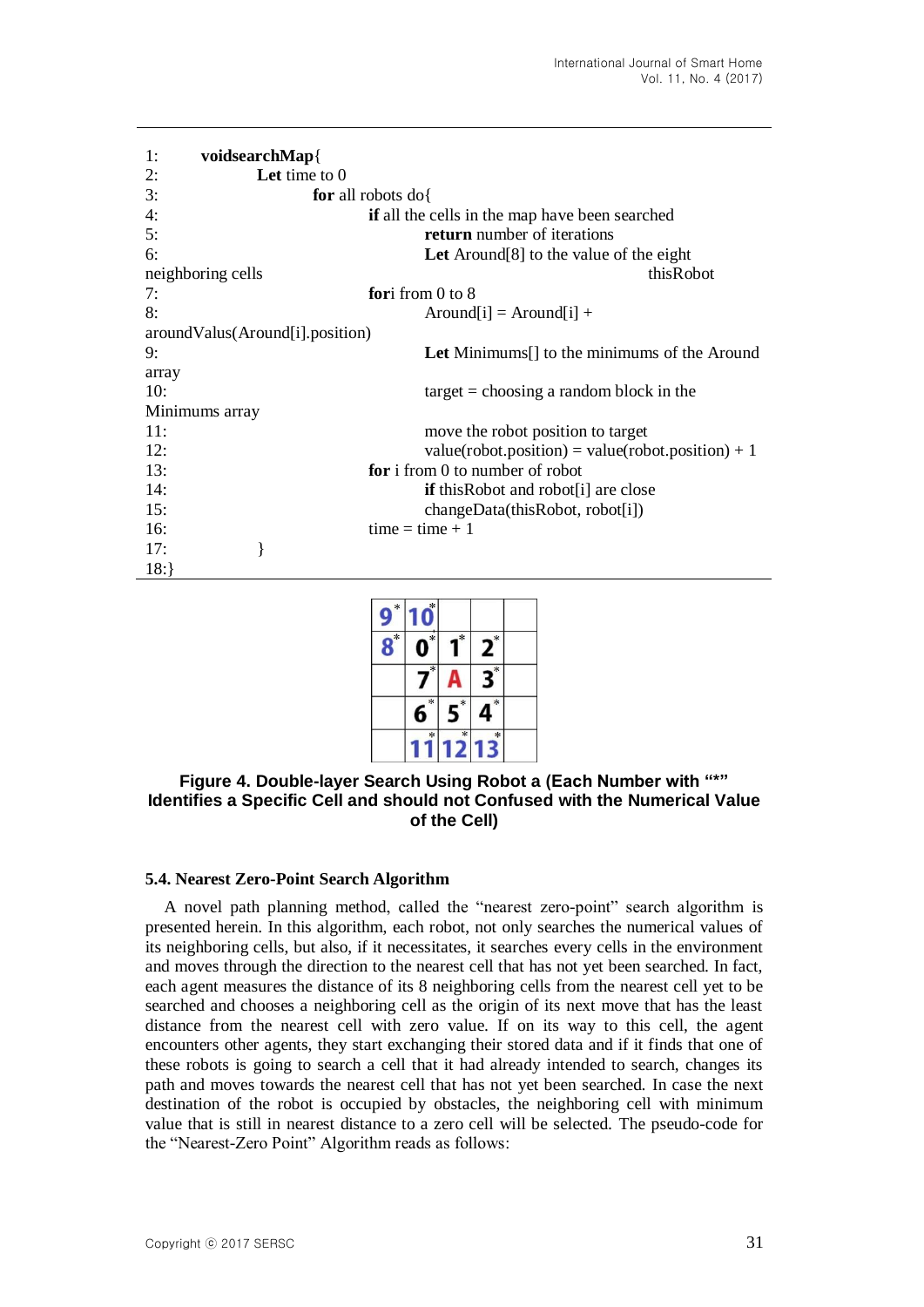| 1:      | float distToNearestZeroPlace(position a){                                       |
|---------|---------------------------------------------------------------------------------|
| 2:      | Let Mine to 10000                                                               |
| 3:      | for $i$ from 0 to row                                                           |
| 4:      | for $j$ from 0 to column                                                        |
| 5:      | if min < (i - a.x) ^ 2 + (j-a.y)^2                                              |
| 6:      | $min = (i - a.x) \land 2 + (j - a.y) \land 2$                                   |
| $\tau$  | return mine                                                                     |
| 8:      |                                                                                 |
| 9:      | void searchMap{                                                                 |
| 10:     | Let time to $0$                                                                 |
| 11:     | Let $\text{mines}[\ ]$                                                          |
| 12:     | for all Robot do                                                                |
| 13:     | if all the cells in the map are searched                                        |
| 14:     | return number of iterations;                                                    |
| 15:     | Let Around[8] to the distToNearestZeroPlace of the eight cells around thisRobot |
| 16:     | Let Minimums <sup>[]</sup> to the minimums of the Around                        |
| array   |                                                                                 |
| 17:     | $target = choosing a random block in the$                                       |
|         | Minimums array                                                                  |
| 18:     | move the robot position to target                                               |
| 19:     | value(robot.position) = value(robot.position) + 1                               |
| 20:     | for i from to number of Robot                                                   |
| 21:     | <b>if</b> this Robot and Robot <sup>[1]</sup> are close                         |
| 22:     | changeData(thisRobot, robot[i])                                                 |
| 23:     | $time = time + 1$                                                               |
|         |                                                                                 |
| $24:$ } |                                                                                 |

# **6. Mission Simulation**

In this section the functionality and efficiency of aforementioned algorithms is evaluated. To this end, four simulation environments have been defined. The dimensions of the environments are all equal to  $10\times15$  and they differ only in the number and distribution of the obstacles. In the first simulation experiment, the environment is considered with no obstacles (Figure 5a). Such an environment provides a possibility to examine the efficiency of cooperation among agents using each algorithm. In the second simulation experiment, a slab covering three cells, a local maximum or, in other words, a potential barrier [15], has been created (Figure 5b). In the third simulation experiment, a second slab has also been added, so the efficiencies of the algorithms could be studied in the presence of obstacles having no corner (Figure 5c). Adding the second obstacle has decreased the search area and, on the other hand, has increased the number of the local maxima. Therefore, the encounter of the algorithms with these two factors could be checked. In the fourth simulation experiment, more complicated obstacles are introduced and therefore the study of the efficiencies of the algorithms in dealing with the cells bounded from three sides becomes possible (Figure 5d).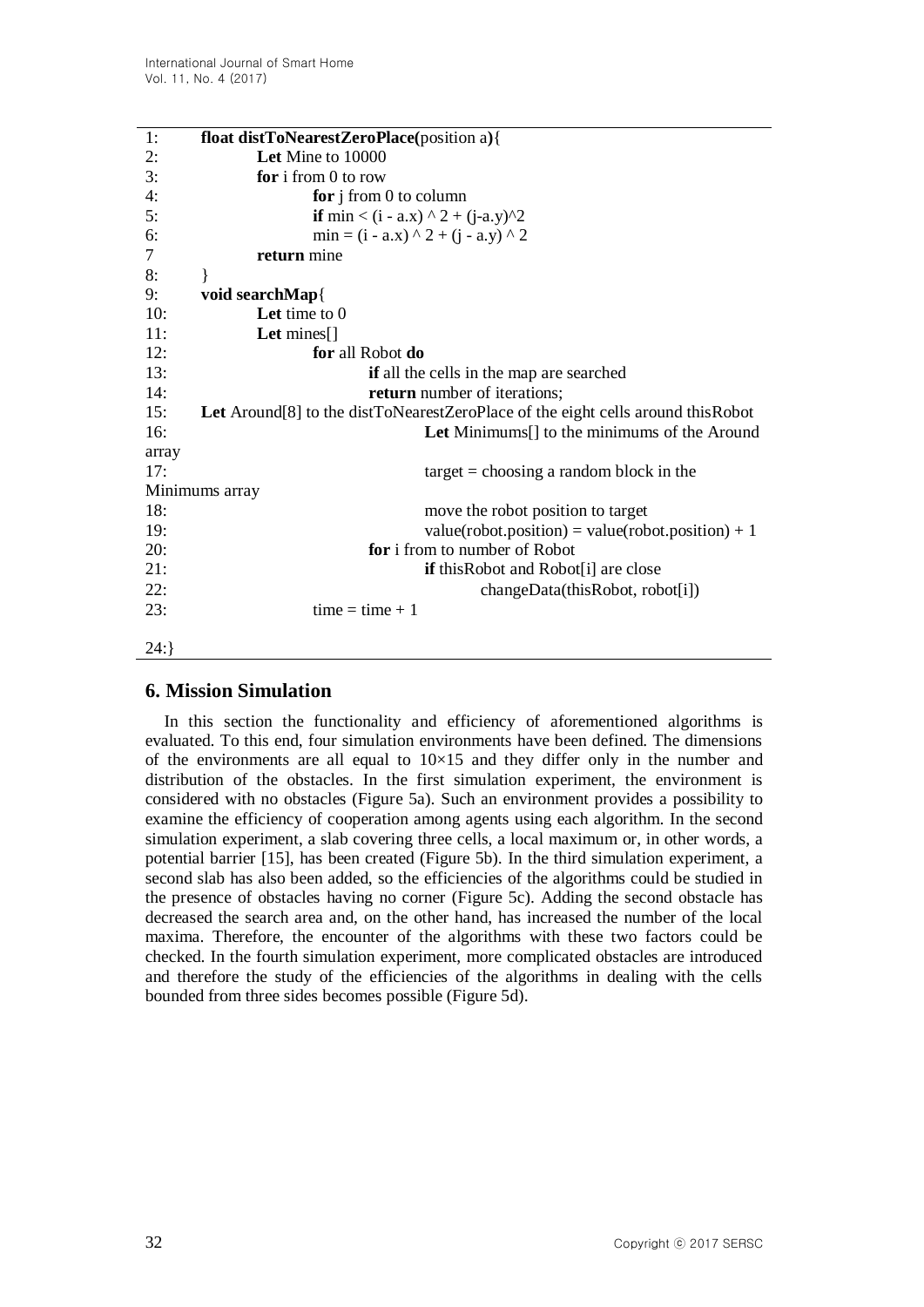

**Figure 5. The Simulation Environments and the Initial Positions of the Robots a, b, and c, at the Onset of the Search Mission**

#### **7. Results and Discussion**

The results of the simulations in different environments are presented in this section. Table 1 shows the number of iterations takes for each one of mentioned algorithms to completely search the environments A to D (Figure 5) using three robots. The results reveal that when the number of obstacles increases, the Two-layer data exchange algorithm is more efficient than the Z data exchange algorithm which is due the structural difference between these two algorithms. This is a little improvement and does not show a difference more than 9 search iteration in whole of the search mission. In addition, Table 1 shows that when number of obstacles and corners of the environment increases, the  $Z^*$ data exchange algorithm reduces the number of the search iterations by 21 iteration, and in comparison with the Two-layer data exchange algorithm, does a superior improvement. As is evident, "Nearest zero-point" algorithm has the least search iterations among four studied methods; it can reduce the search iterations of the mission by up to 20, 30 and 38 iteration compare with Z\* data exchange, Two-layer data exchange and Z data exchange algorithm respectively.

In order to investigate the effect of the number of robots on the number of mission completion iterations using the presented algorithms, another simulation experiment has been conducted. For this simulation, the third environment in Figure 5 has been selected and different numbers of robots have been employed. The reason behind choosing the environment is its simple structure that allows for checking the data exchange parts of the algorithms. The results of the simulation are given in Table 2.

| Environment Type $ (1)^{1}  (2)^{2}   (3)^{3}   (4)^{4}   (5)^{5}  $ |                                 |  |                                |
|----------------------------------------------------------------------|---------------------------------|--|--------------------------------|
|                                                                      | $0$   77.8   73.2   63.7   57.2 |  |                                |
| R                                                                    |                                 |  | 85.2 80.8 72.2 52.4            |
|                                                                      |                                 |  | 88.8 79.8 70.5 50.8            |
|                                                                      |                                 |  | 15   80.3   76.9   55.3   46.2 |

| Table 1. Simulation Results for the Environments with Different Number of |
|---------------------------------------------------------------------------|
| Obstacles being searched by Three Robots. The Total Number of the Cells   |
| in All these Environments is 150                                          |

<sup>1</sup>Number of obstacles, <sup>2</sup>Number of search iterations in the Z data exchange Algorithm,  $3$ Number of search iterations in the two-layer data exchange Algorithm,  $4$ Number of search iterations in the  $Z^*$  data exchange Algorithm, and <sup>5</sup>Number of search iterations in the "Nearest zero-point" data exchange Algorithm

Although it may seem obvious that the increase in the number of robots would cause decreasing the search iterations, it should be noted that the rate of the decrease in the search iterations is not the same for different algorithms and, as we shall see later, this indicates that some algorithms have a better cooperative functionality than the others. Table 2 shows that, considering  $Z^*$  and "Nearest zero-point" algorithms, not only the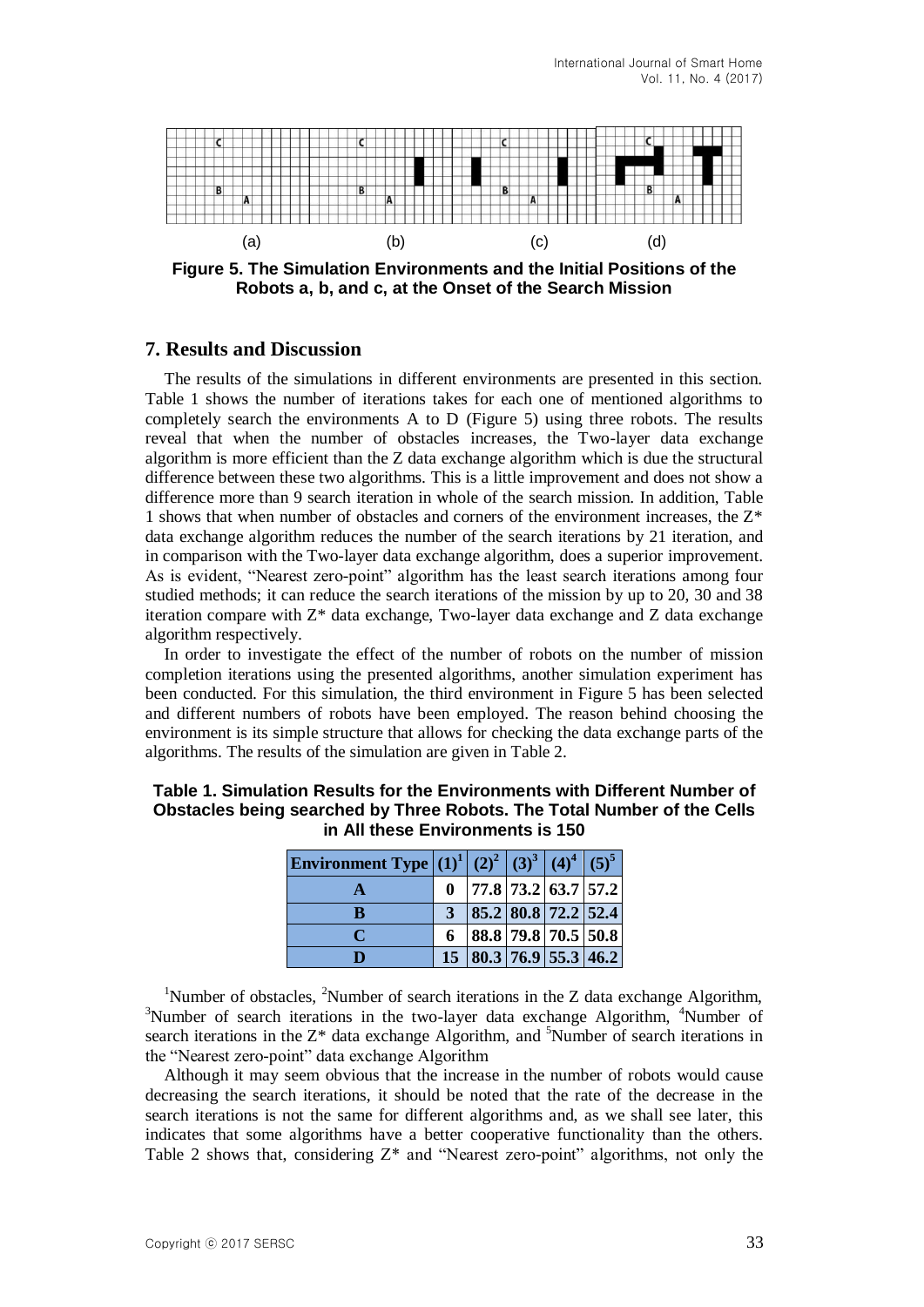effect of the number of searching robots on the decreasing of the iterations of the search mission is much better than the other two algorithms, but also when one robot is employed in the search mission, the obtained results are comparable to the results of more complex data exchange algorithms [16] which is explained later in this section.

| Algorithm                             | Number of<br>iterations<br>for one agent | Number of<br>iterations<br>for two agents | Number of<br>iterations<br>for three agents |
|---------------------------------------|------------------------------------------|-------------------------------------------|---------------------------------------------|
| The Z data exchange                   | 175                                      | 110                                       | 85                                          |
| Two-layer data<br>exchange            | 162                                      | 92                                        | 80                                          |
| The Z <sup>*</sup> data exchange      | 156                                      | 88                                        | 72                                          |
| "Nearest Zero-point"<br>data exchange | 121                                      |                                           | 52                                          |

**Table 2. Effect of Number of the Agents on the Number of Mission Iterations**

In the second simulation experiment, the overlapping of the search trajectories has been studied. One of the criteria for measuring the optimality of a search algorithm is that the robots must search the environment uniformly, so that the number of the overlapping trajectories has been kept at minimum. It is clear that if the mission is performed with lesser iterations, then the overlapping of the search trajectories will decreased. However, in the simulation of some of the search algorithms, although the number of the search iterations is low, it is observed that the environment has been searched irregularly and non-uniformly and therefore some of the cells have been searched repeatedly. This, in turn, degrades the efficiency of the algorithm. In this experiment, by assigning different colors to different number of times each cell has been searched, a visual map of the overlapping searches has been prepared. The results of this experiment performed using the aforementioned algorithms considering different number of agents and search environments are depicted in Figure 6, 7 and 8.





**Figure 6. The Overlapping of the Search Paths, Using Different Search Algorithms in the Second Environment (Figure 5b) by Three Agents, where Green, Yellow, Orange, and Red Cells are the Cells that have been Searched Once, Twice, Three to Eight, and Eight Times or more, Respectively**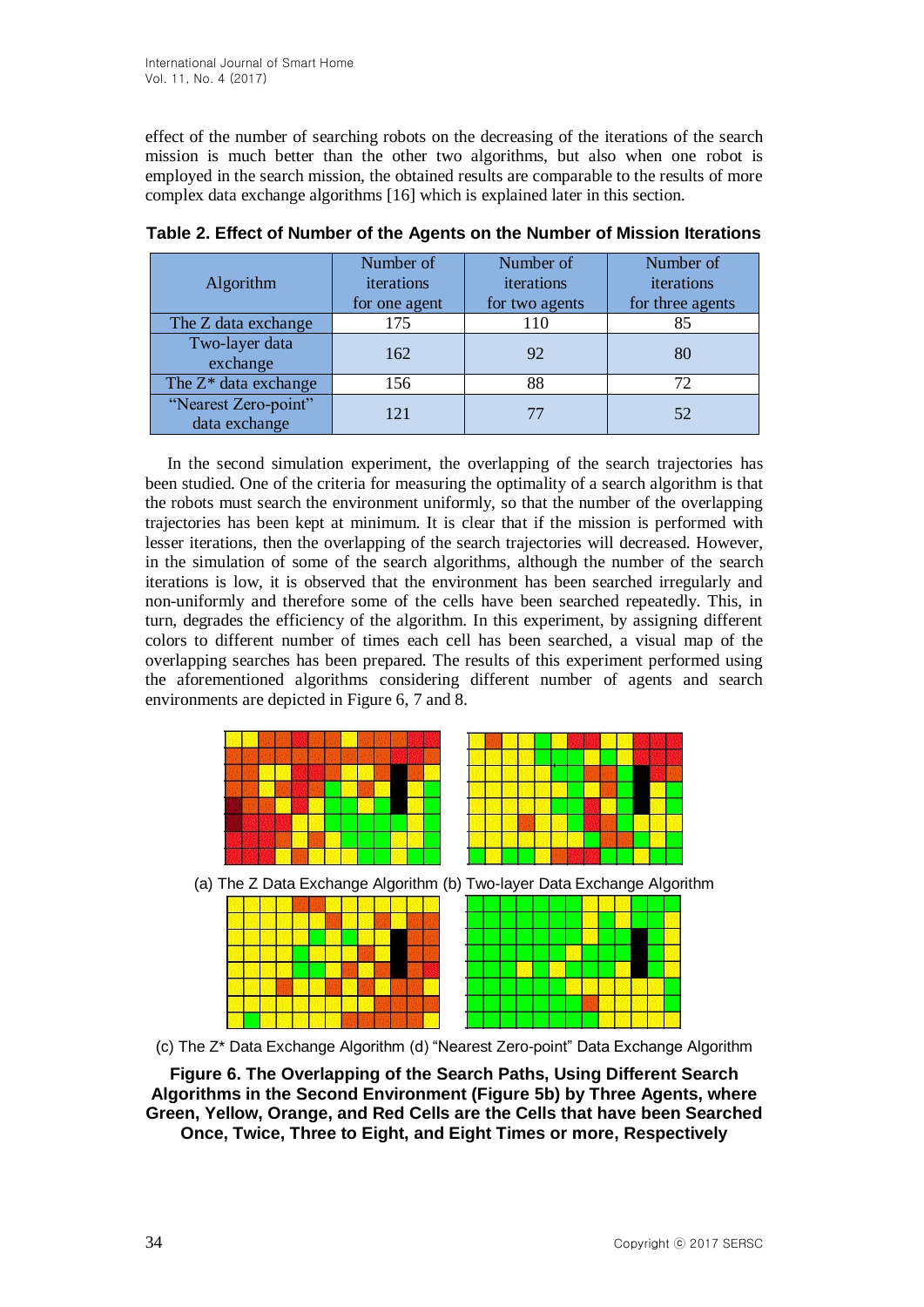

(c) The Z\* Data Exchange Algorithm (d) "Nearest Zero-point" Data Exchange Algorithm

#### **Figure 7. The Overlapping of the Search Paths, Using Different Search Algorithms in the Second Environment (Figure 5b) by Five Agents, where Green, Yellow, Orange, and Red Cells are the Cells that have been Searched Once, Twice, Three to Eight, and Eight Times or more, Respectively**

Figure 6a and 6b, 7a and 7b, and also 8a and 8b show that, compared to the Z data algorithm, the overlapping of the search paths is much lesser for the Two-layer data exchange algorithm. As a matter of fact, some of the simulations done with the Z data exchange algorithm revealed that some environment cells were searched more than 14 times, while this did not occur when using the Two-layer data exchange algorithm.

Z\* data exchange algorithm, where the data exchange pattern has been altered, yielded much better results than the Z and Two-layer data exchange algorithms (Figure 6c, 7c and 8c). The numerical value of the environment cells indicates that when the  $Z^*$  algorithm exchanges the data, the numerical values of the cells in the resultant maps are uniformly distributed over the search map, which therefore avoids generation of the large localized numerical values that is considered as a local maxima. This, in turn, provides a better search efficiency, especially for searching cells around the obstacles during the search mission. As is evident from Figures 6c, 7c and 8c, no cell has been searched more than 4 times while using Z\* data exchange algorithm.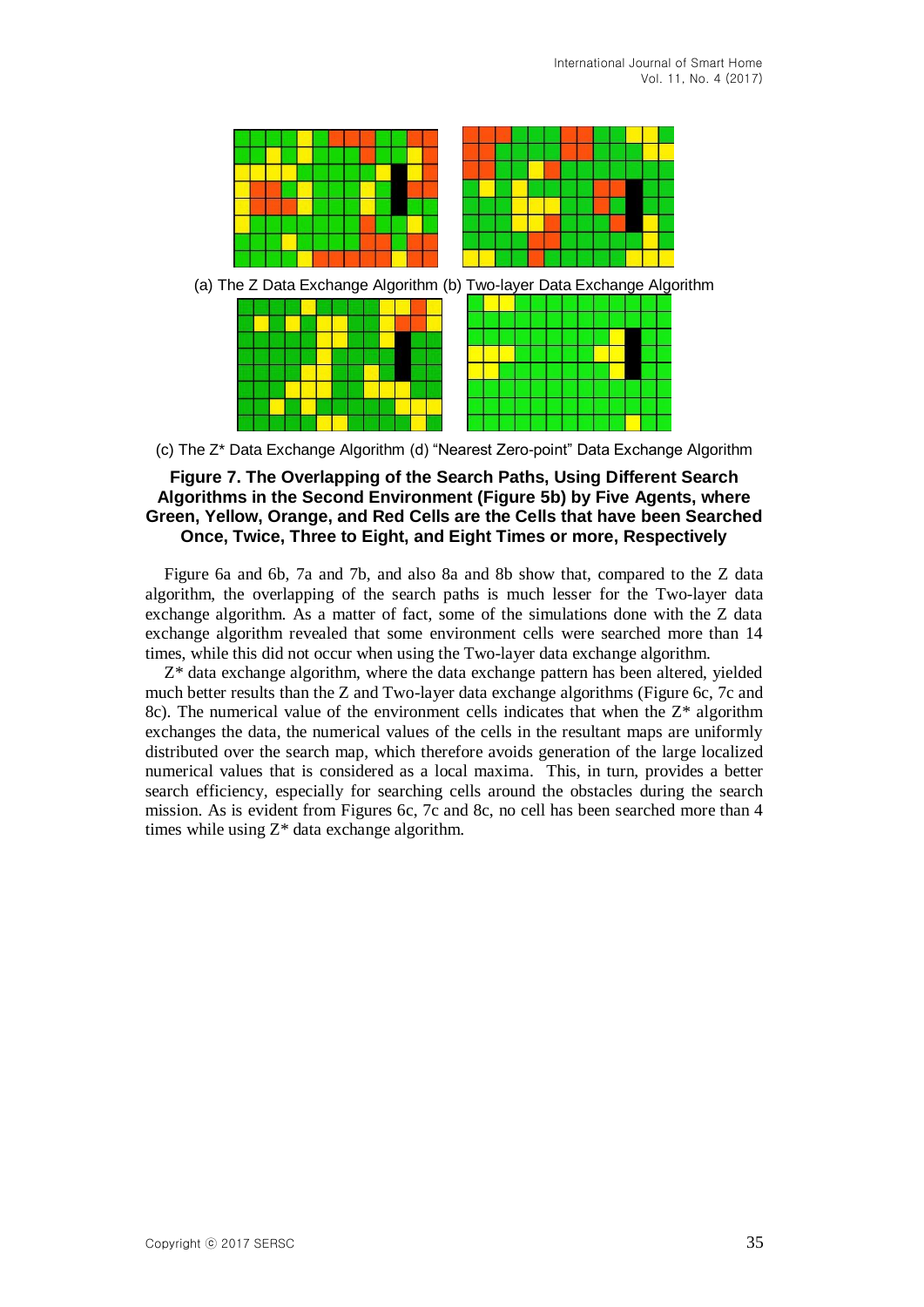

(c) The Z\* Data Exchange Algorithm (d) "Nearest Zero-point" Data Exchange Algorithm

#### **Figure 8. The Overlapping of the Search Paths, Using Different Search Algorithms in the Third Environment (Figure 5c) by Three Agents, where Green, Yellow, Orange, and Red Cells are the Cells that have been Searched Once, Twice, Three to Eight, and Eight Times or more, Respectively**

In general, considering the overlapping of the search trajectories indicates that the more uniform are the colors of the cells, the closer are the numerical values of the cells and therefore the search process is performed more smoothly. For example, the colors are more scattered in Figure 6a than in Figure 6d. Since the concept of the gradient has been used in this research to search the neighboring cells, it is clear that the "nearest zeropoint" algorithm is more efficient than the other three algorithms. This is because when there is a cell that has a numerical value much larger than the numerical value of its adjacent cells then it produces a greater gradient in that region and the robot searching the region gets confused and as a result the number of the search iterations increases.

In the "nearest zero-point" algorithm, a different method of path planning is used in all of the simulation experiments. This algorithm reduces the number of iterations in the search mission. In an identical environmental conditions, when the effect of the number of the searching robots is considered, the efficiency of this algorithm and also  $Z^*$  data exchange algorithm are approximately up to 10% better than that of given in [16]. When number of robots increases from one to two robot, the number of search iterations drops approximately 43% and 37% using "Nearest zero-point" and Z\* data exchange algorithm respectively, while this rate is 33% for the given algorithm in [16]. Although the efficiency of the "nearest zero-point" algorithm in comparison to that of the Depth-first [17] is up to 30% better (Considering identical search environments) while using one robot (61 iteration in comparison with 86 iteration of the Depth-first), when the number of the robots is increased the situation is reversed and the Depth-first based algorithm shows up to 25% better performance while using three robots. On the other hand, Figures 6d, 7d and 8d show that the number of the overlapping trajectories is a minimum in the "nearest zero-point" and most of the cells have not been searched more than twice. However, the "nearest zero-point" algorithm is superior to the rest of algorithms studied in this research, it searches every points on a given map and therefore its computational load is much more than that of the other studied algorithms and it is expected to degrade the efficiency of the search when the simulation of the missions carried out by real robots.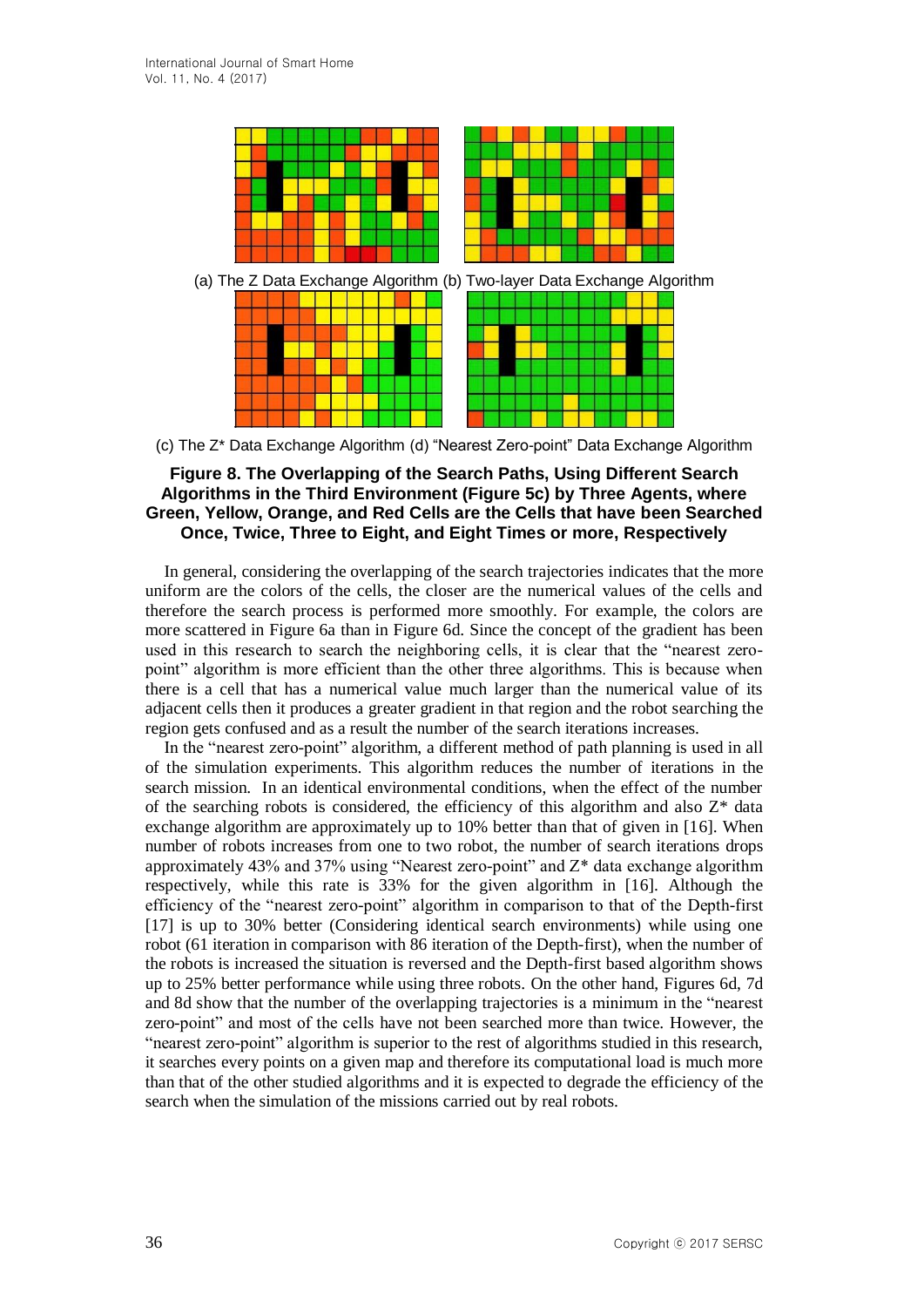### **8. Conclusion**

Several search algorithms have been utilised in this research. The final algorithm, "nearest zero-point", shows an effective performance in comparison with previously used methods. The results of the simulations have also been comparable, and even show greater significance in such aspects as search iteration and data transfer, with existing algorithms introduced in [16, 17]. However, when the number of robots increases, the performance of Modified Depth First Method shows an improvement in comparison to "nearest zero-point". The number of overlapping of search paths in "nearest zero-point" was also the lowest amongst other four methods studied in this paper. That is to say, no cell was searched more than twice. Although the "nearest zero-point" method performs better than other methods and provides more realistic simulation of the robotic missions, it requires a much heavier computational load than simple algorithms, such as Z\* data exchange; as every point of the search environment is taken into consideration in this approach. For future research, the proposed algorithms must be simulated using real robots as software simulations cannot reflect the real characteristics of a search mission.

### **References**

- [1] Y. Zheng-Hua, Z. Xian-Hua and L. Shi-Chun, "Path Planning for Coalmine Rescue Robot Based on Hybrid Adaptive Artificial Fish Swarm Algorithm." Indonesian Journal of Electrical Engineering and Computer Science, 12(10):**(2014)**,pp. 7223-7232.
- [2] I.Benaoumeur, B. Laredj, H.Reda and A.Zoubir, "Backstepping Approach for Autonomous Mobile Robot Trajectory Tracking." Indonesian Journal of Electrical Engineering and Computer Science2, **(2016)**, 3.
- [3] H. P. Huang, and S. Y. Chung, "Dynamic visibility graph for path planning. In Intelligent Robots and Systems," Proceedings, International Conference on IEEE vol. 3, **(2004)**, pp. 2813-2818.
- [4] P. Bhattacharya and M. L.Gavrilova, "Roadmap-based path planning-Using the Voronoi diagram for a clearance-based shortest path," IEEE Robotics and Automation Magazine, 15(2), **(2008)**, pp.58-66.
- [5] S. Zhou, D.Taniar and K.MaulanaAdhinugraha, "Voronoi-based Range-NN search with Map Grid in a mobile environment", Future Generation Computer Systems, vol. 67, **(2016)**, pp. 305-314.
- [6] M. Kapanoglu,M. Alikalfa, M. Ozkan, A. Yazac, and.O. Parlaktuna, "A pattern-based genetic algorithm for multi-robot coverage path planning minimizing completion time."Journal of Intelligent Manufacturing,vol.23**,(2012)**, pp. 1035-1045.
- [7] E. MasehianandM. R. Amin-Naseri, "A voronoi diagram-visibility graph-potential field compound algorithm for robot path planning, "Journal of Robotic Systems,vol. 21,**(2004)**, pp. 275-300.
- [8] A. Carlos, G. Lamont,,and David Van Veldhuizen, "Evolutionary Algorithms for Solving Multi-Objective Problems," Genetic and Evolutionary Computation Series. New York: Springer Science & Business Media LLC, **(2007)**.
- [9] S. Panov andS. Koceski, S.,"Harmony search based algorithm for mobile robot global path planning," In: 2nd Mediterranean Conference on Embedded Computing (MECO), 15-20 June 2013, **(2013)**, pp. 168-171.
- [10] S. Koceski, S. Panov, N. Koceska,P. B. Zobel and F. Durante, "A Novel Quad Harmony Search Algorithm for Grid-based Path Finding Regular Paper," Int. J. Adv. Robot Syst. **(2014)**, 11.
- [11] Z. Zhang and Z. Zhao, "A multiple mobile robots path planning algorithm based on A-star and Dijkstra algorithm," International Journal of Smart Home vol. 8, **(2014)**, pp. 75-86.
- [12] M. R. H.Hring, H. Schilling, B. Sch, TZ, D. Wagner, and T. Willhalm, "Partitioning graphs to speedup Dijkstra's algorithm,"J. Exp. Algorithmics, vol. 11, **(2007)**, pp. 2-8.
- [13] I. Maza,A andOllero,"Multiple UAV cooperative searching operation using polygon area decomposition and efficient coverage algorithms," In: Alami, R., Chatila, R., Asama, H. (eds.) Distributed Autonomous Robotic Systems 6. **(2007)**, pp. 221-230. Springer Japan, Tokyo.
- [14] Y. Yang, M. Polycarpou and A. Minai, "Multi-UAV Cooperative Search Using an Opportunistic Learning Method," Journal of Dynamic Systems, Measurement, and Control, vol. 129, **(2007)**, pp. 716- 728.
- [15] M. G. Park and M.C. Lee, "A new technique to escape local minimum in artificial potential field based path planning," KSME International Journal vol. 17, **(2003)**, pp. 1876-1885.
- [16] P. B. Sujit and R. Beard, "Multiple UAV exploration of an unknown region," Ann. Math.Artif. Intel. vol. 52, **(2009)**, pp. 335-366.
- [17] S. E. Ghoul, A. S. Hussein, M. S. Abdel-Wahab,U. Witkowski and U. Rückert,"A Modified Multiple Depth First Search Algorithm for Grid Mapping Using Mini-Robots Khepera,". JCSE, vol. 2(4), **(2008)**, pp. 321-338.